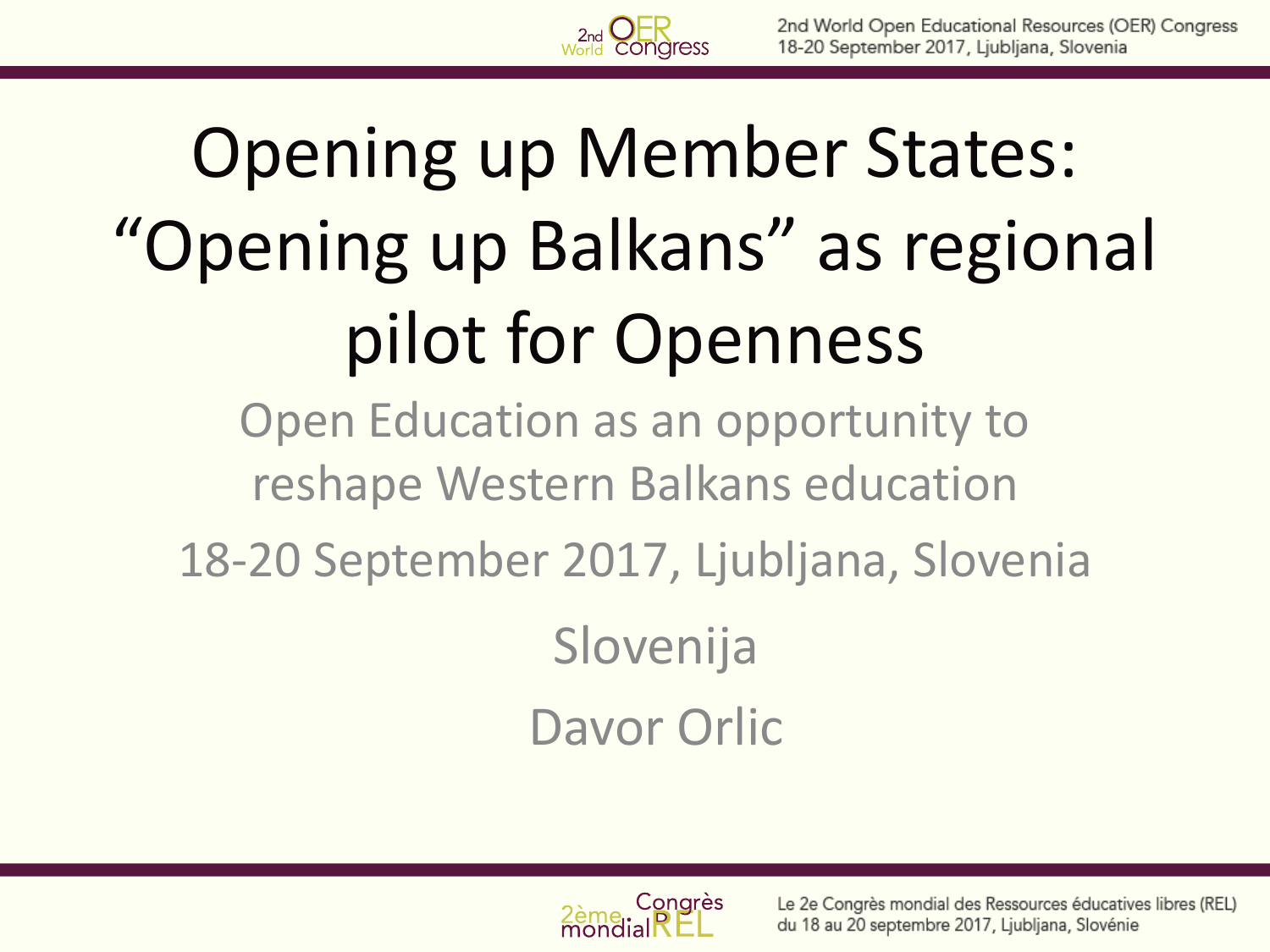

- Use the blueprint and example of Opening Up Slovenia for digital transformation in education with OE and OER in the W Balkans
- Learning can no longer be confined to classrooms and timetables, but must take full advantage of technology and innovation to break boundaries and transfer knowledge across Western Balkans cultures, generations, and geographical borders.

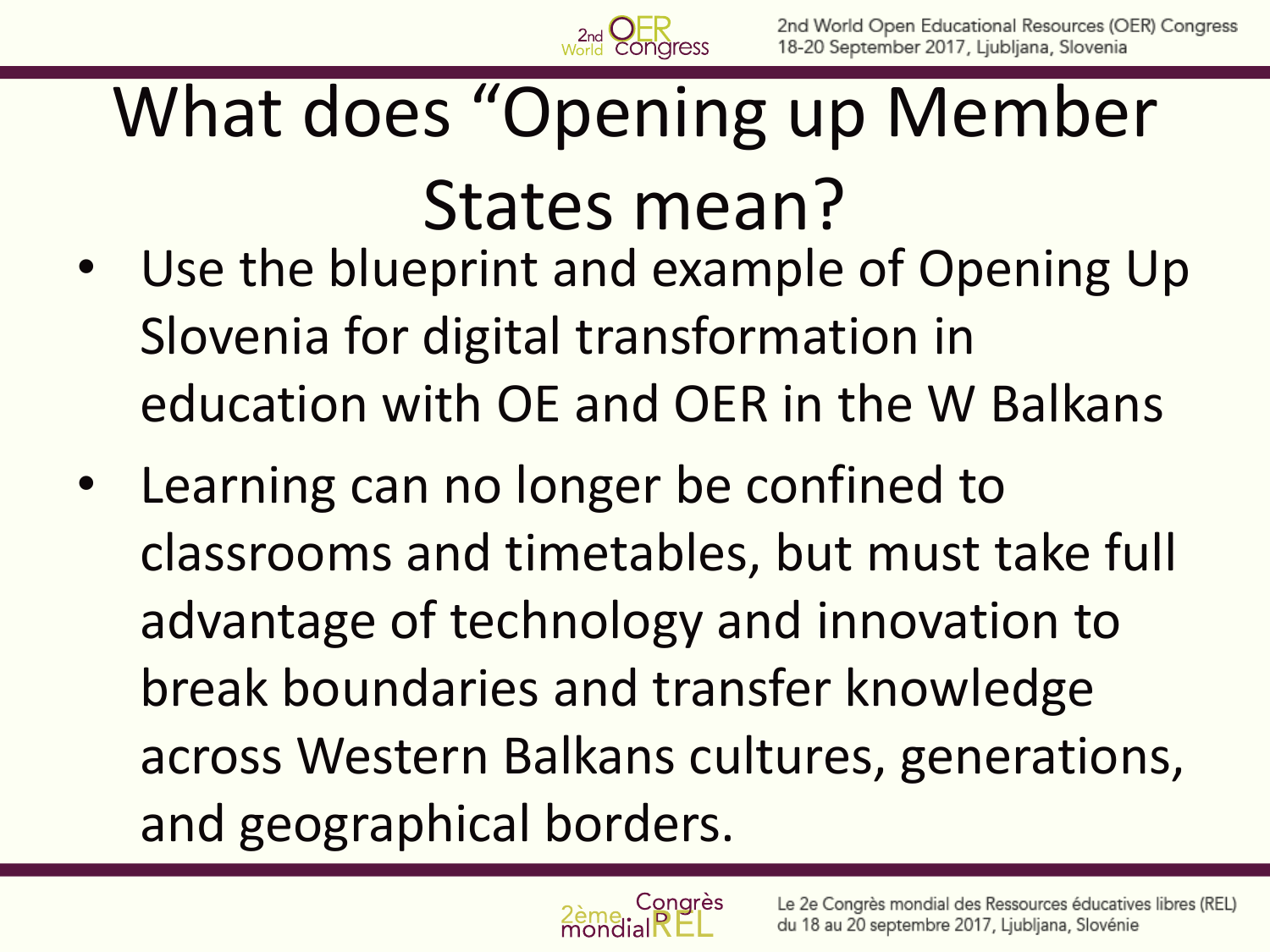

2nd World Open Educational Resources (OER) Congress 18-20 September 2017, Ljubljana, Slovenia





Le 2e Congrès mondial des Ressources éducatives libres (REL) du 18 au 20 septembre 2017, Ljubljana, Slovénie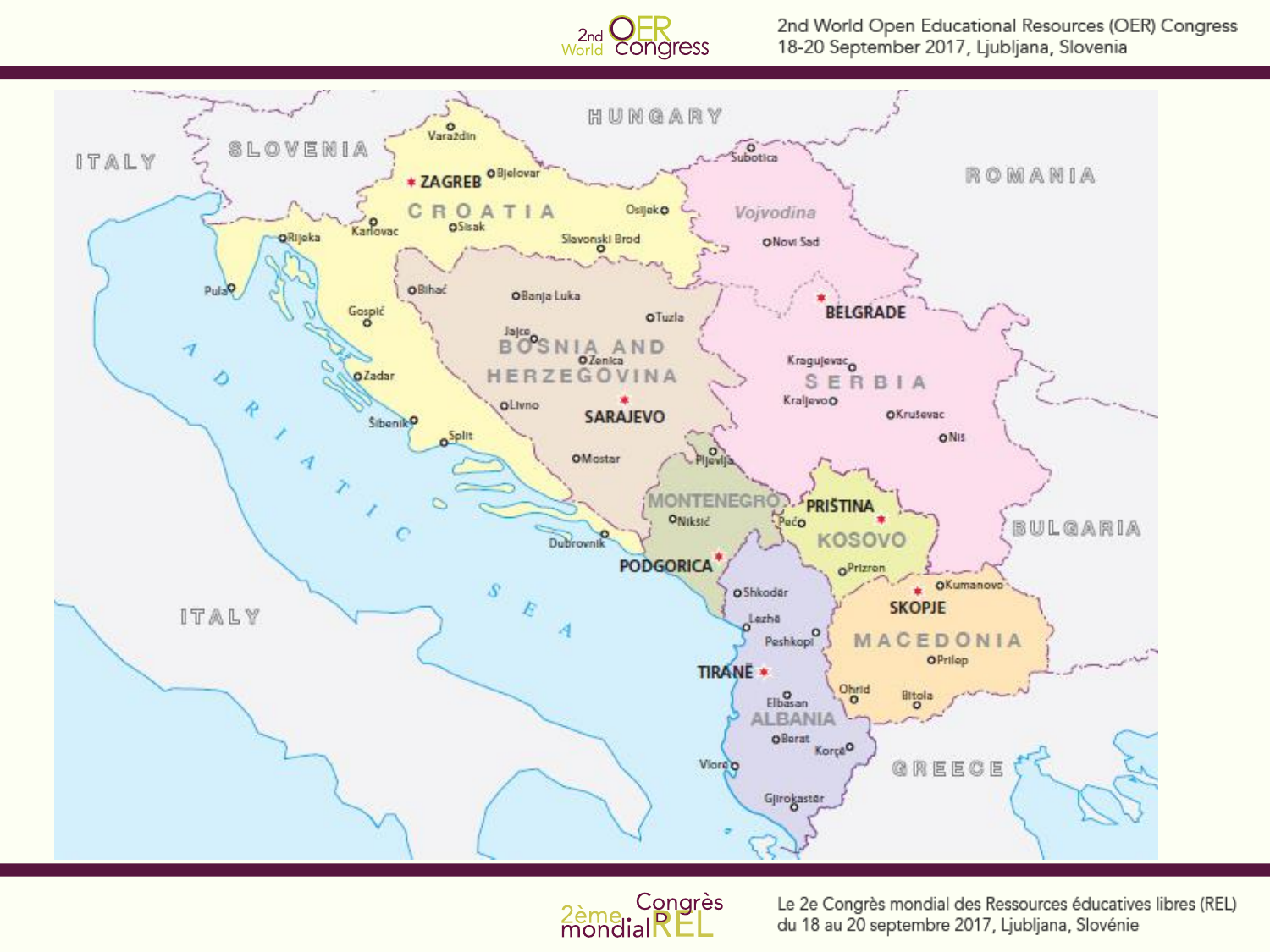# Why Opening up Balkans?

- Large efforts in "connectivity" agenda: energy, transport and digital market
- There is an implementation plan for a Western Balkans common market
- Many mechanisms are already in place; EU enlargement agenda, UNESCO policies, RCC
- The momentum is right with all stakeholders aligning for the digital transformation of Gov

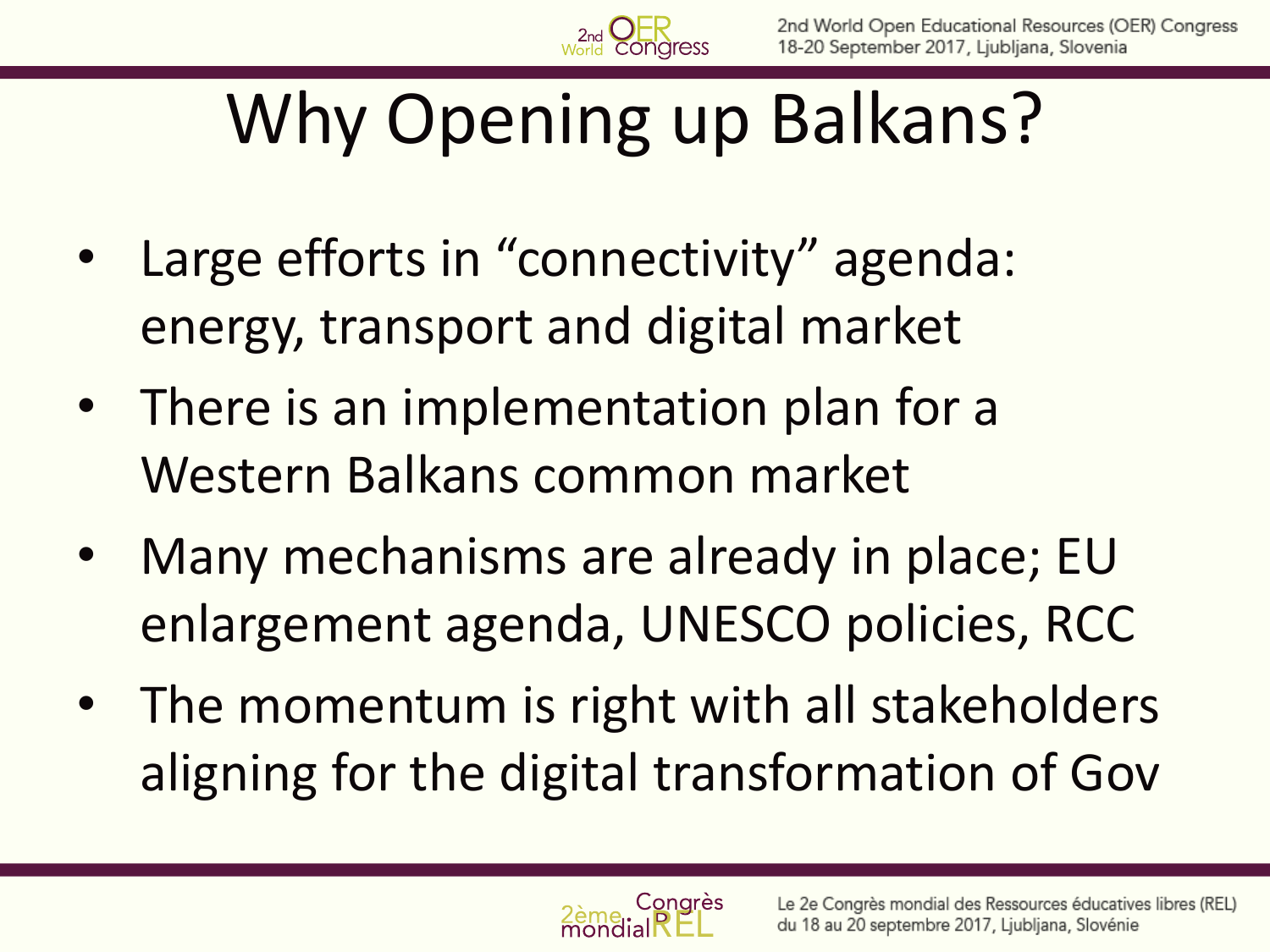## Milestones

- Build on the achievements of previous Ministerial Summits - Berlin (2014), Vienna (2015), Paris (2016), Trieste (2017)
- Build on previous open education achievements: OpeningupSlovnia, events, projects, etc.
- Western Balkans' economies joined the EU in pursuing the EU Open Science Agenda (2016)

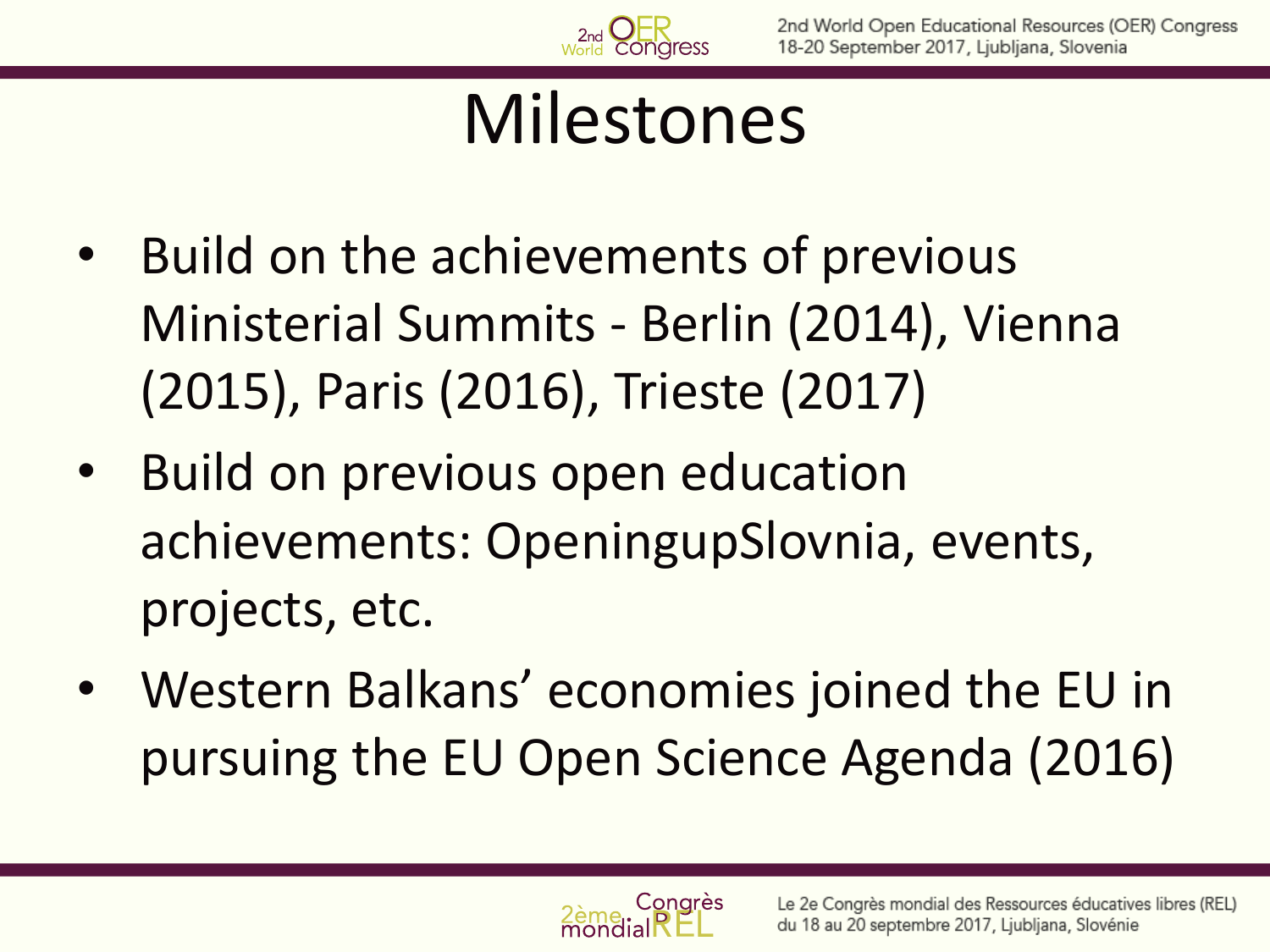# Main objective

- Present an idea and first steps towards mainstreaming Openness in the WB Region
- Introduce the European agenda for Open Education, including all aspects of Openness such as Open Access, Open Educational Resources, Open Data, etc., into the Western Balkans
- With the purpose of maximizing the educational potential in the Region.

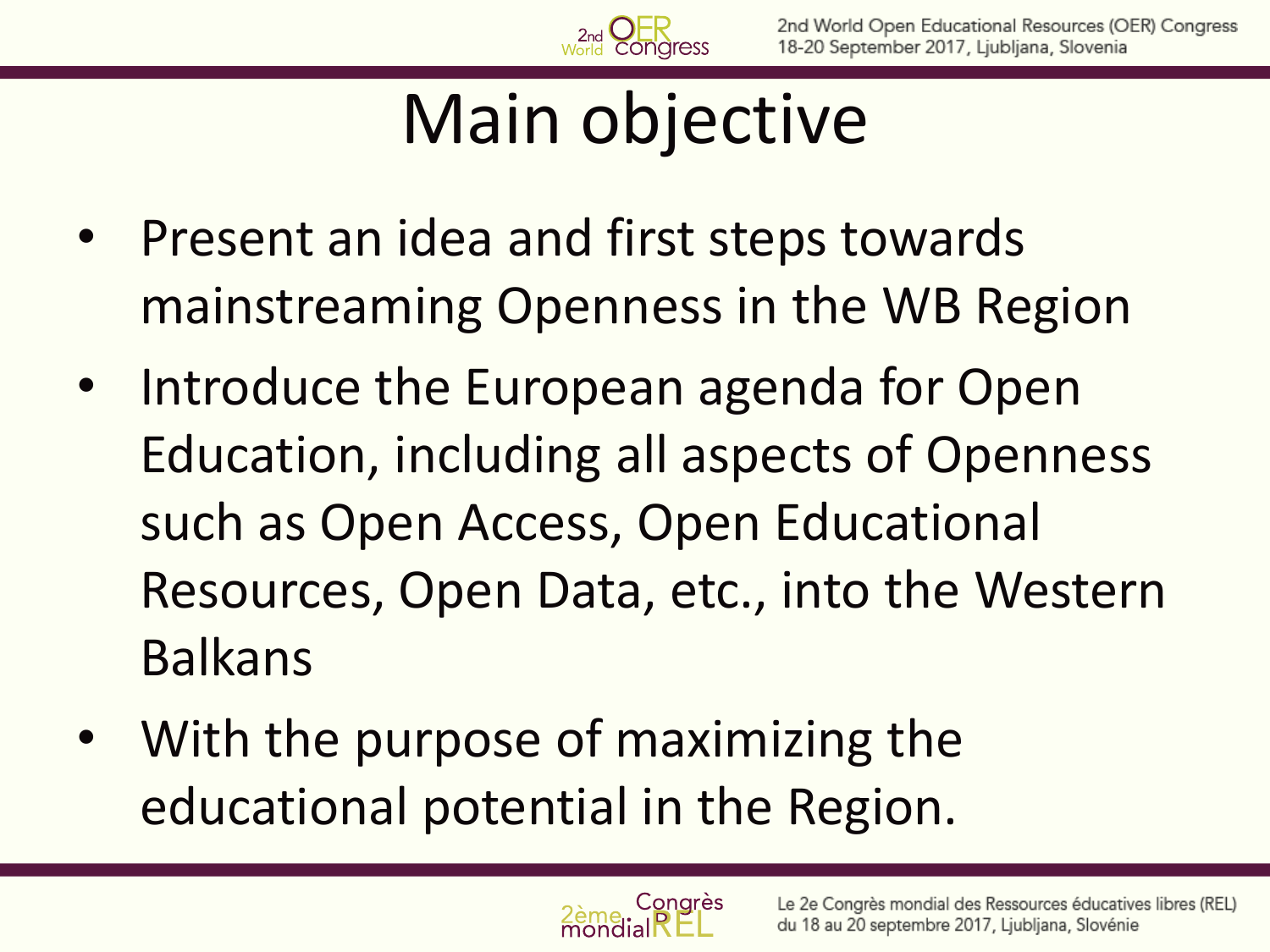

### Direct objectives

- Create a Roadmap for Opening up Western Balkans
- Define the first pilot project on connecting all researchers in the region
- Harmonize standards for open education processes
- Support development and availability of open educational resources

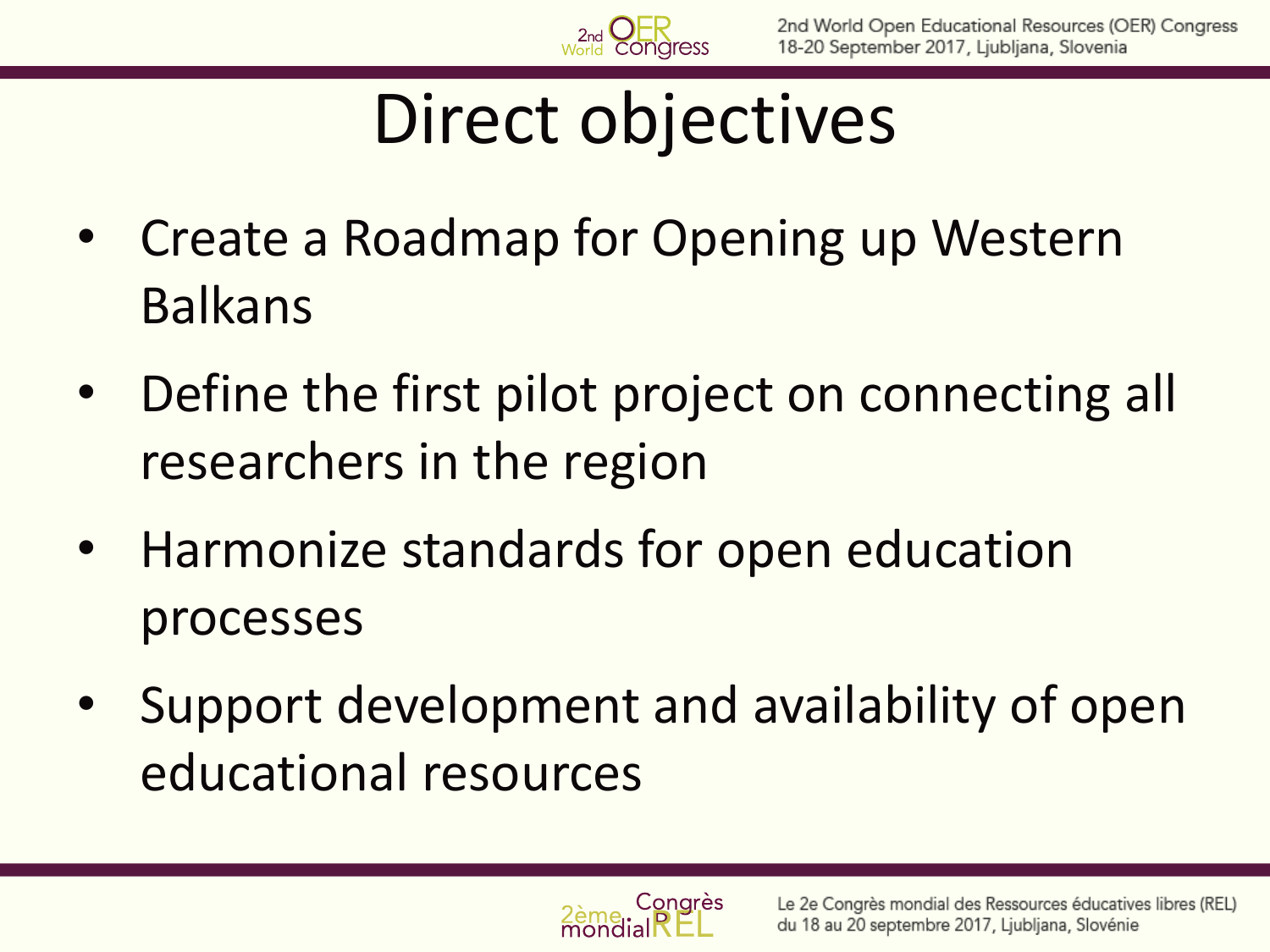## What approach was taken?

- We created a background document
- We created a ministerial document
- We shared it with Govs (corrections deadline)
- We shared it with the experts for corrections
- Now experts present the state of Open
- We design a set of projects we want to pilot
- We finalize the ministerial document
- Tomorrow morning the ministers sign it